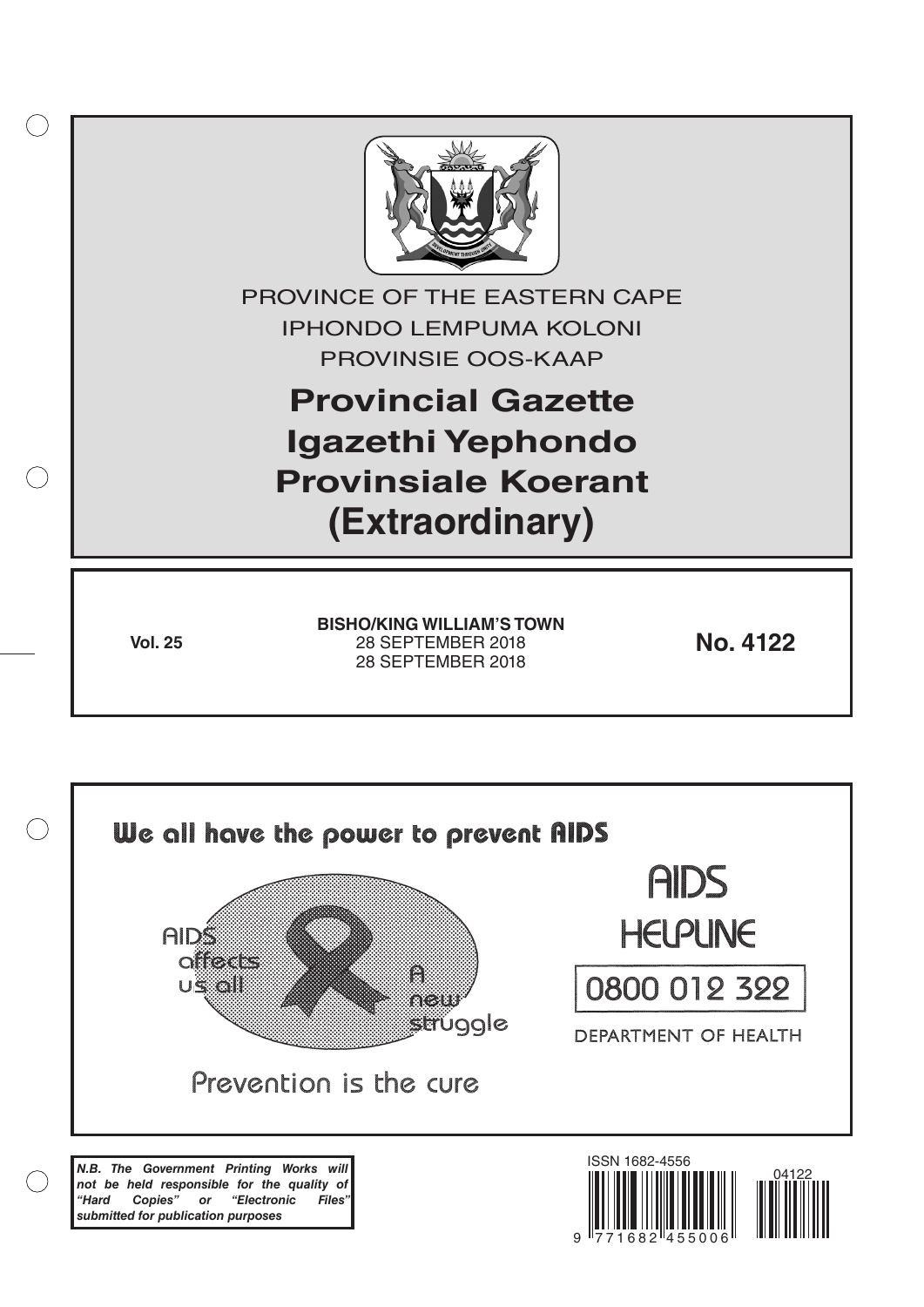## **IMPORTANT NOTICE:**

**The GovernmenT PrinTinG Works Will noT be held resPonsible for any errors ThaT miGhT occur due To The submission of incomPleTe / incorrecT / illeGible coPy.**

**no fuTure queries Will be handled in connecTion WiTh The above.**

#### **CONTENTS**

|     |                                                                                                                                                                                                                | Gazette<br>No. | Page<br>No. |
|-----|----------------------------------------------------------------------------------------------------------------------------------------------------------------------------------------------------------------|----------------|-------------|
|     | <b>PROVINCIAL NOTICES • PROVINSIALE KENNISGEWINGS</b>                                                                                                                                                          |                |             |
| 202 | Traditional Leadership and Governance Act (1/2017): Withdrawal of Traditional Community and withdrawal<br>of Recognition of Traditional Council in the area referred as Amahlathi in the District of Zwelitsha | 4122           |             |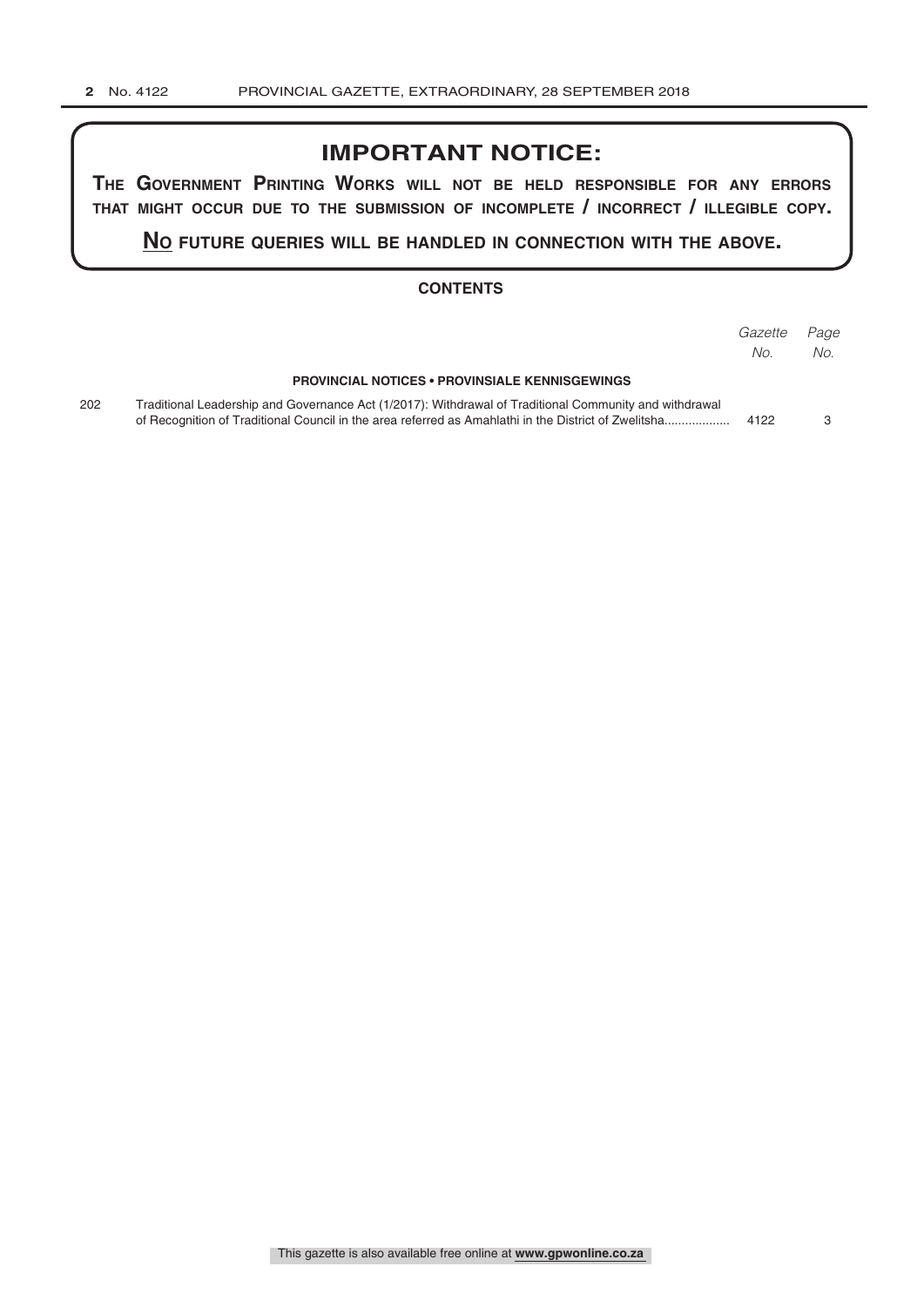# PROVINCIAL NOTICES • PROVINSIALE KENNISGEWINGS

#### **PROVINCIAL NOTICE 202 OF 2018**

### PROVINCE OF THE EASTERN CAPE

### DEPARTMENT OF COOPERATIVE GOVERNANCE AND TRADITIONAL AFFAIRS

## WITHDRAWAL OF TRADITIONAL COMMUNITY AND WITHDRAWAL OF RECOGNITION OF TRADITIONAL COUNCIL IN THE AREA REFERRED AS AMAHLATHI IN THE DISTRICT OF ZWELITSHA

I, Fikile Xasa, Member of the Executive Council responsible for Cooperative Governance and Traditional Affairs in the Eastern Cape Province under the powers delegated to me by Section 5 (5) and (6) of the Traditional Leadership and Governance Act, 2017 (Act No. 1 of 2017) the MEC must by notice in the Provincial Gazette, withdraw the recognition of the community or merger of the relevant community and withdraw the recognition of traditional council established.

**XASA** 

MEMBER OF THE EXECUTIVE COUNCIL RESPONSIBLE FOR COOPERATIVE GOVERNANCE AND TRADITIONAL AFFAIRS

DATE:  $OZ$